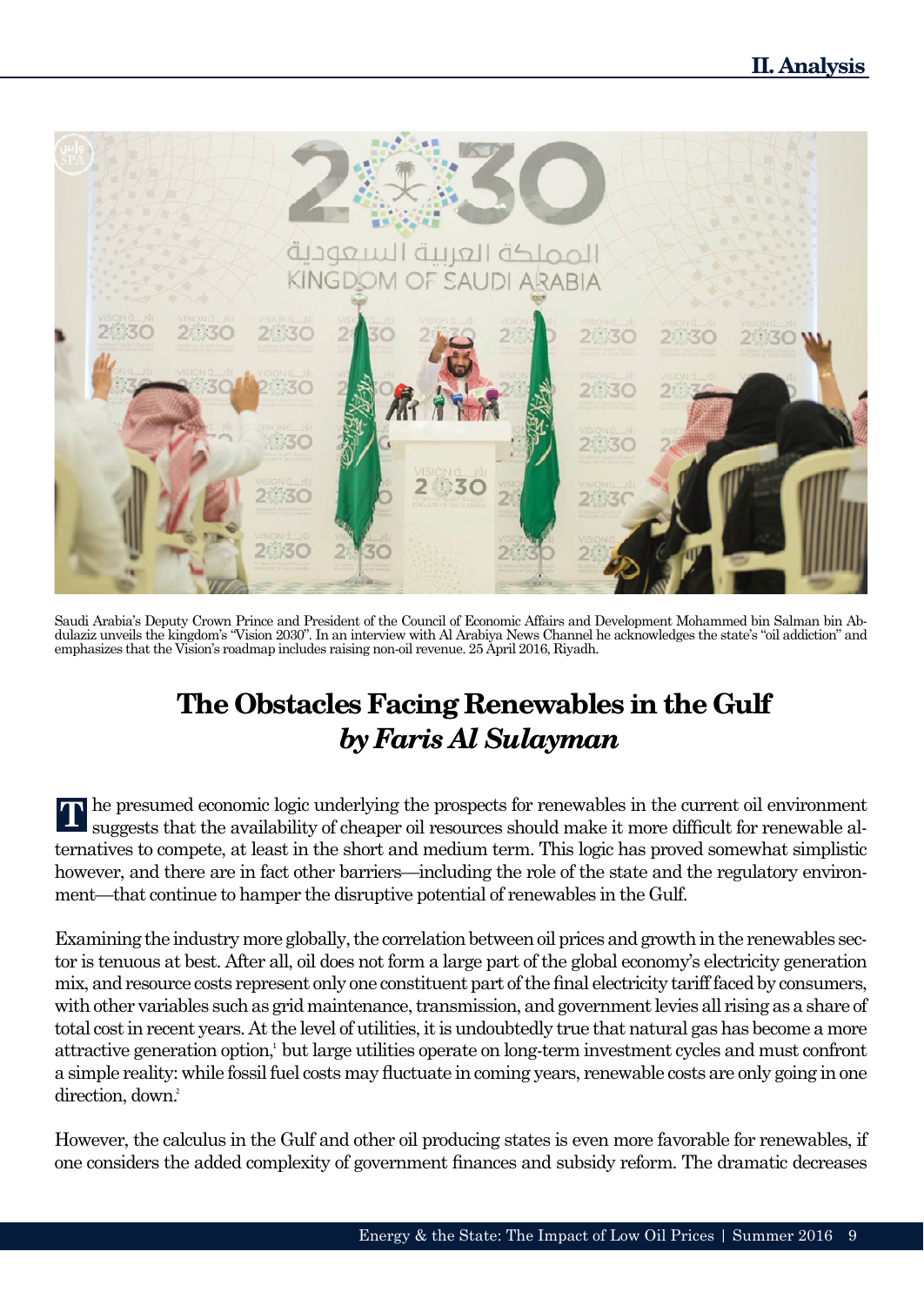For renewables, the larger macro-economic trends finally seem to be dictating a favorable trajectory, and the long awaited boom should be at hand. in government revenues since the oil price decline have exerted strong pressures for fiscal reforms, with the slashing of wasteful energy subsidies high on the list of priorities. In addition to the obvious economic impetus to engage in price reforms, the low oil price environment has also provided a unique political opportunity to publicly justify and mask the removal of subsidies, allowing governments to deflect some blame, if and when prices do recover, on mar ket forces now far beyond their reach.

There is indeed an argument to be made that such reforms could never have been considered in a stronger fiscal environment. With few exceptions among the "Super Rentiers," the Gulf Cooperation Council (GCC) states have begun broaching this issue, focusing on non-residential subsidies first while avoiding the political sensitivities attached to more wide-reaching reforms.

## **Remaining hurdles**

For renewables, the larger macro-economic trends finally seem to be dictating a favorable trajectory, and the long awaited boom should be at hand. As players on the ground note, however, other hurdles still loom large.<sup>3</sup> Focusing on the region's biggest energy market, Saudi Arabia, it is clear that the state can do more to promote and facilitate the growth of the domestic renewable sector. This argument is particularly salient and urgent in the kingdom, where the proportion of oil production consumed domestically has, and continues to, increase at an alarming rate, leaving fewer barrels for much needed export revenue.<sup>4</sup>

The most debilitating obstacle is the regulatory vacuum that currently exists in the Kingdom. Electricity tariffs will continue to increase, but as we expect the forthcoming National Transformation Plan (NTP) to elucidate, small and medium sized enterprises (SMEs) and larger entities looking to enter the independent power producer (IPP) space are in desperate need of regulatory clarity. This is necessary not only to increase their appetite for risk, but also to strengthen their credibility to consumers and financiers alike.

On the proactive policy front, and in lieu of a more rapid slashing of subsidies that may prove inflationary and politically divisive, the state could find ways of supporting renewable technologies directly, as Dubai has done with its Shams Dubai program. A healthy feed in tariff rate by the Water and Electricity Company (WEC)<sup>5</sup> with a long-term guarantee by the state alongside a net-metering structure for residential consumers, would truly mark the start of a new era for solar in the Gulf without excessive amounts of capital spending by the state. Though Saudi Arabia's Electricity & Cogeneration Regulatory Authority (ECRA), the Ministry of Economy and Planning, and the newly created Ministry of Energy (which absorbed the Ministry of Water and Electricity) seem to be taking steps in this direction, signs of hesitation and reluctance take a toll on the investment climate, particularly among entrepreneurs and SMEs looking to enter the market.

Another crucial area where the state can provide structure is in the realm of project finance. As we enter what may be a prolonged period of decreased liquidity, state and quasi-governmental institutions such as ARAMCO, TAQNIA, and potentially the Saudi Electric Company could be arbiters of trust, acting as project guarantors and financiers in a largely barren and untested economic landscape. Power purchasing agreements (PPAs), often lasting 20 years or more in the OECD, require large and increasingly private capital investments, which in turn need robust institutional and financial support, particularly in an in